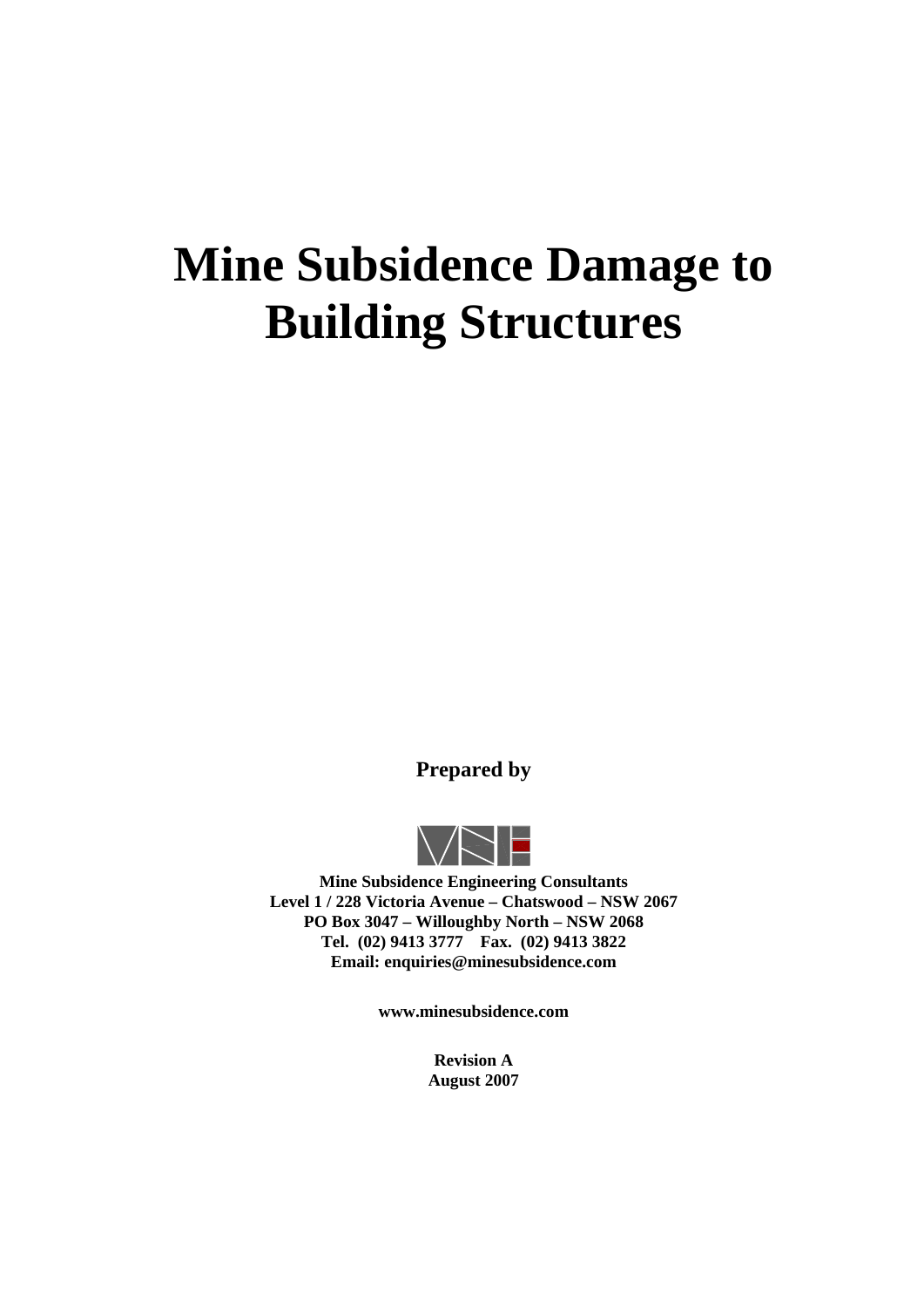# **DOCUMENT REGISTER**

|   | <b>Revision</b>   Description | <b>Author</b> | <b>Reviewed</b> | Date   |
|---|-------------------------------|---------------|-----------------|--------|
| A |                               |               |                 | 2/8/07 |
|   |                               |               |                 |        |
|   |                               |               |                 |        |
|   |                               |               |                 |        |
|   |                               |               |                 |        |
|   |                               |               |                 |        |

.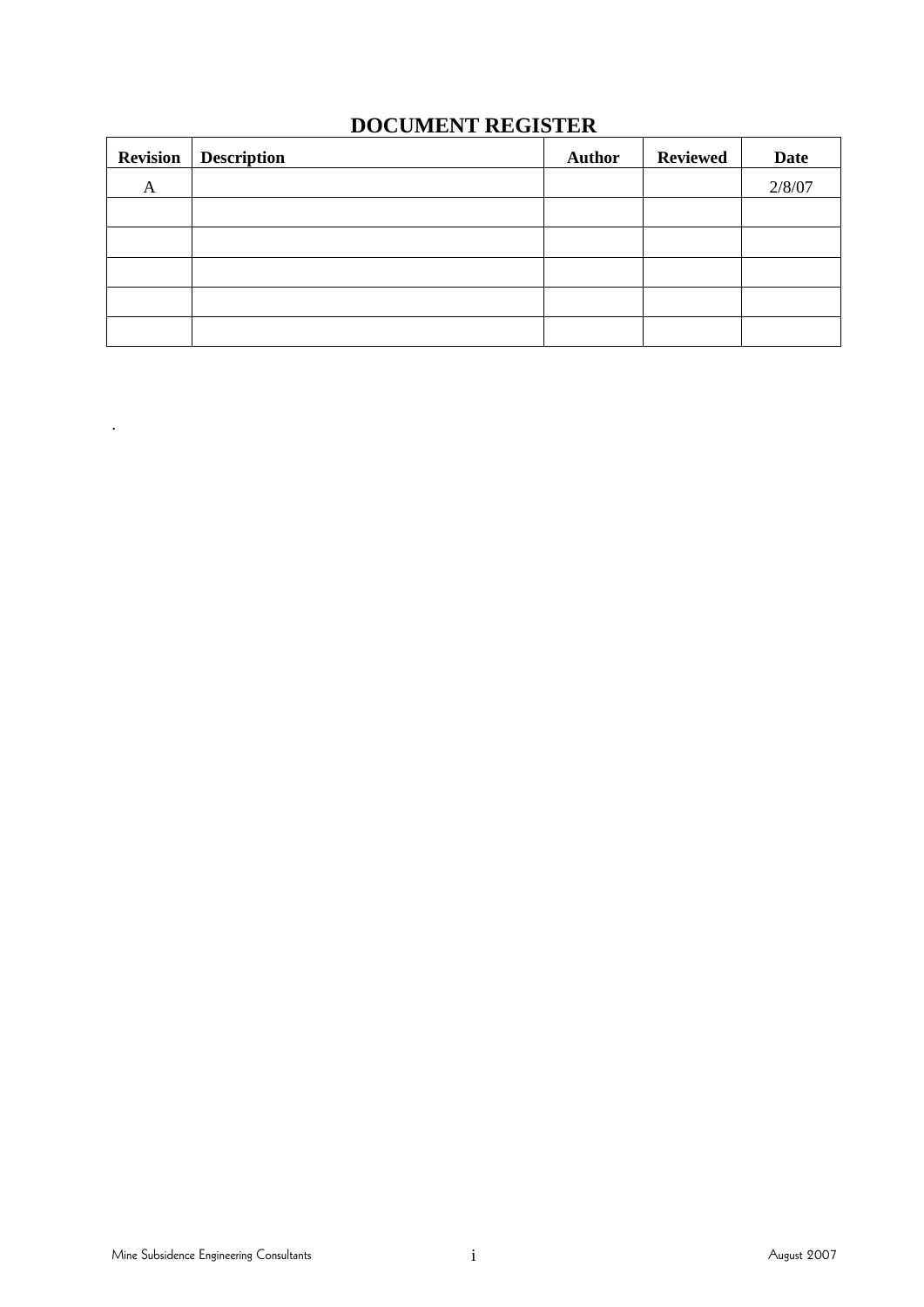## **CONTENTS**

|       | <b>DOCUMENT REGISTER</b>                                                      | $\mathbf{i}$   |
|-------|-------------------------------------------------------------------------------|----------------|
|       | <b>CONTENTS</b>                                                               | ii             |
|       | <b>LIST OF TABLES AND FIGURES</b>                                             | ii             |
|       | <b>CHAPTER 1. MINE SUBSIDENCE DAMAGE TO BUILDING STRUCTURES</b>               | 3              |
| 1.1.  | Introduction                                                                  | 3              |
| 1.2.  | Mining Induced Ground Movements                                               | 3              |
|       | <b>Vertical Subsidence</b><br>1.2.1.                                          | 3              |
|       | Horizontal Displacement<br>1.2.2.                                             | 3              |
|       | 1.2.3.<br>Tilt                                                                | 3              |
|       | 1.2.4.<br>Curvature                                                           | 3              |
|       | Horizontal Strain<br>1.2.5.                                                   | 4              |
|       | <b>Strain and Curvature Combinations</b><br>1.2.6.                            | $\overline{4}$ |
| 1.3.  | <b>Effect of Building Structure Type</b>                                      | 5              |
| 1.4.  | Damage Thresholds on Building Structures                                      | 5              |
| 1.5.  | <b>Allowable Deflection Ratios</b>                                            | 6              |
| 1.6.  | <b>Classification of Impact Levels to Walls</b>                               | 6              |
| 1.7.  | Classification of Impact Levels due to Tilt                                   | 8              |
| 1.8.  | Classification of Impact due to Ground Strains                                | 10             |
| 1.9.  | The Relationship between Impact Classification and Allowable Deflection Ratio | 12             |
| 1.10. | Relationship between Impact Classification and Crack Width                    | 13             |
|       | <b>CHAPTER 2. REFERENCES</b>                                                  | 14             |

## **LIST OF TABLES AND FIGURES**

## **List of Tables**

Tables are prefaced by the number of the Chapter or letter of the Appendix in which they are presented.

*Table No. Description* 

## **List of Figures**

Figures are prefaced by the number of the Chapter or letter of the Appendix in which they are presented. *Figure No. Description* 

| Fig. $1.1$ |                                                                                 |  |
|------------|---------------------------------------------------------------------------------|--|
| Fig. $1.2$ | Impact Classification with Deflection Ratios for Two Storey Brick Structures 10 |  |
| Fig. $1.3$ |                                                                                 |  |
| Fig. $1.4$ | Variation of Crack Width with Deflection Ratio for Brick Structures 13          |  |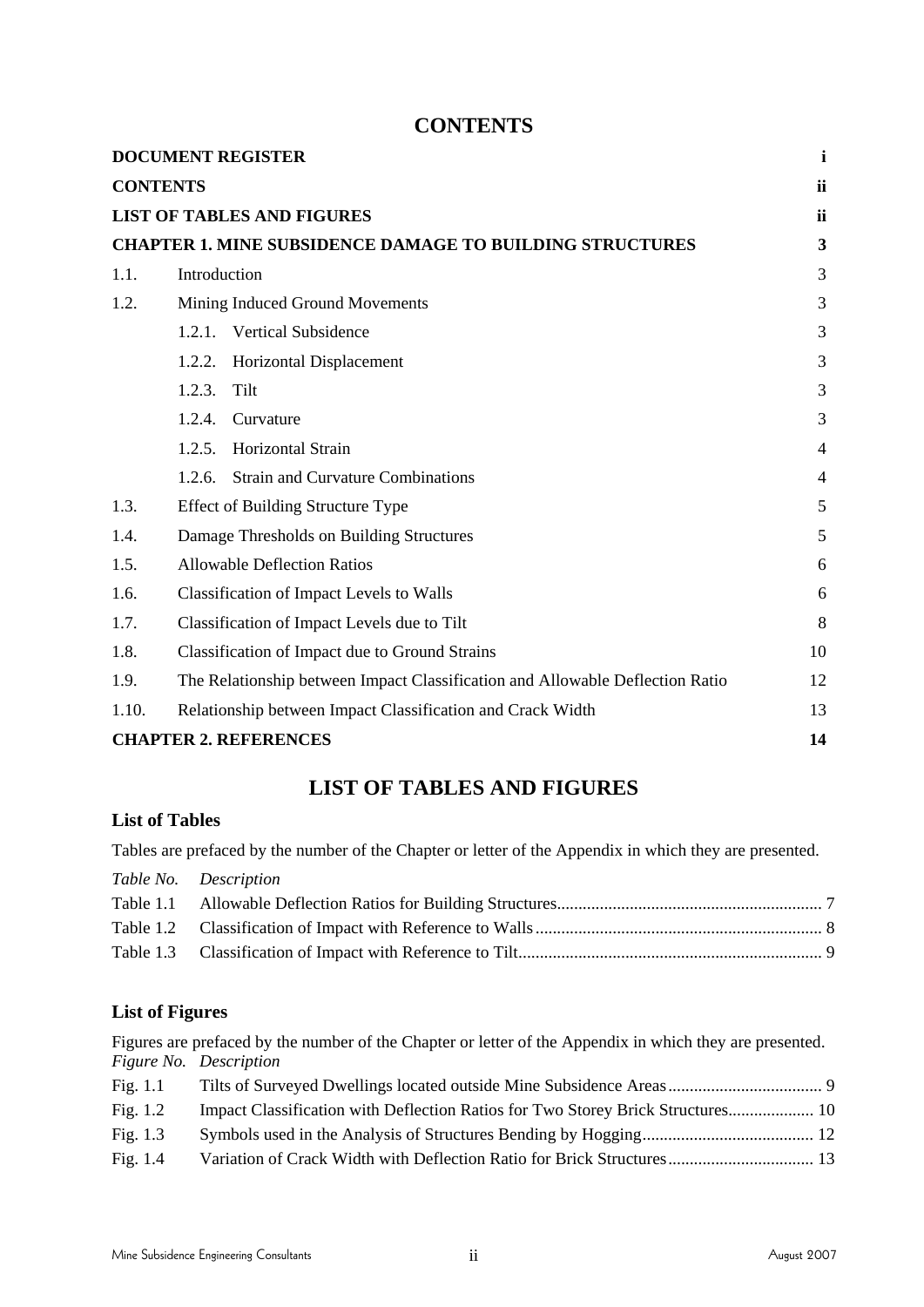### **CHAPTER 1. MINE SUBSIDENCE DAMAGE TO BUILDING STRUCTURES**

#### **1.1. Introduction**

The major mining-induced ground movements and subsidence parameters that are used to assess the impacts of subsidence on building structures are discussed in the following sections. The classification system for impact levels due to subsidence induced ground movements are also explained.

#### **1.2. Mining Induced Ground Movements**

#### **1.2.1. Vertical Subsidence**

Vertical, rigid body, subsidence has little or no effect on buildings or other surface structures where the subsidence occurs uniformly. The structures are, naturally, left at a lower level but normally this has little or no adverse effect upon them. Drainage systems and services to a building normally subside with the building and impact only results when differential subsidence occurs.

#### **1.2.2. Horizontal Displacement**

Horizontal displacements due to mining subsidence occur in such a way that points on the surface generally move towards the centre of the subsidence trough. Where one part of a structure is moved differently relative to other parts, then the structure experiences tensile stretching or compressive squashing. Differential horizontal movements give rise to strains but uniform horizontal movement of a surface structure would not normally have any adverse effect as the ground and structure move together.

#### **1.2.3. Tilt**

Ground tilt does not generally lead to structural impact. Severe tilts, however, may cause serviceability problems, such as doors tending to close themselves, or drainage problems, resulting from changes in the slopes of roof gutters, wet area floors and external paved areas. Single storey buildings usually remain serviceable when the residual tilts are less than 7 mm/m, although taller structures can be more sensitive to tilt. Swimming pools and large water storage tanks are also sensitive to tilting and, in some cases, are more sensitive than residential buildings.

#### **1.2.4. Curvature**

Curvature resulting from differential tilting is one of the major causes of impact to buildings and structures. Normally, curvature is defined as the reciprocal of the radius of curvature but it can also be defined by a deflection ratio for a particular length of structure, or by the radius of curvature itself. The deflection ratio is the maximum vertical displacement occurring between two points along a structure, expressed as a fraction of the horizontal distance between them.

An acceptable, or allowable, deflection ratio is that which can be tolerated by a structure without impairing its structural adequacy or serviceability, despite visible cracking that may occur in the superstructure. It is therefore a measure of the resistance of a structure to bending and shear strain.

Allowable deflection ratios are given in the Australian Standard AS 2870 (1996) for different types of construction and these, together with ratios established in research by various authors, are discussed in Sections 4.5 to 4.8. Cracking in rendered walls will normally be more apparent than in face brickwork and the allowable deflection ratios are therefore reduced for structures with rendered walls.

Modern brick structures are generally built with vertical joints at frequent intervals to allow for thermal expansion and other building movements. These structures can normally accommodate some curvature without damage but older brick structures, which were not designed to accommodate such movements, are more likely to be adversely affected.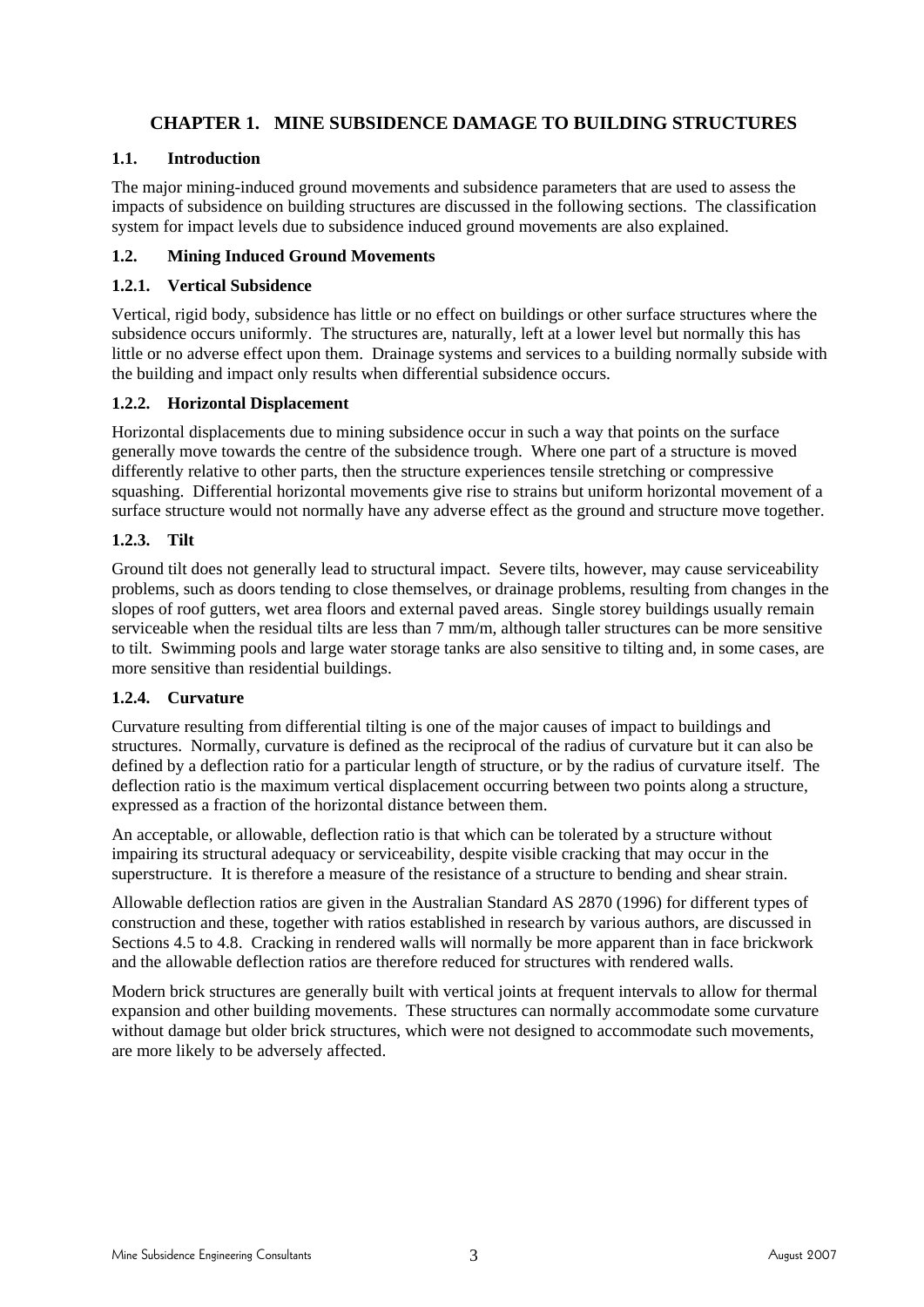#### **1.2.5. Horizontal Strain**

Differential horizontal movements give rise to ground strains, however, most of the horizontal movements are proportional to ground curvature. Within the subsidence trough, convex or hogging curvature is accompanied by tensile strain and concave or sagging curvature is accompanied by compressive strain. Both tensile and compressive strains can cause cracking in a building structure but tensile strains are more difficult to accommodate since almost all components of a structure are weaker in tension than compression.

High levels of tensile strain cause stepped cracking in brickwork and masonry, cracking in plaster wall linings, pulled joints in plumbing and separation at joints in paving and roadways. High levels of compressive strain are characterised by crushing and spalling of faces in brickwork and masonry, closure of door and window openings, shear fractures, buckling of pipes, wall linings, floors, ceilings and external paving.

The transfer of ground strains into the structure occurs through friction on the underside of the foundations and ground pressure on the sides of the foundations. The transfer is thus dependent upon the configuration and type of foundation and its orientation to the subsidence trough.

The transfer of strain is also dependent upon the types of soil that are immediately below the foundation. Buildings founded on rock can, in some cases, experience a full transfer of strain whilst those founded on clay or sandy soils generally only attract a proportion of the ground strain. The transfer is a function of soil to foundation interaction and, in many cases, shearing of the soil layers reduces the transfer of strain.

Colwell and Thorne (1991), in their paper that referred to the monitoring of subsidence movements at a house above Longwall 3 at West Wallsend Colliery, indicated that the strains transferred into the walls of a brick veneer home were an order of magnitude less than those measured in the ground.

Horizontal tensile strains will affect all types of structure to the same degree once they have been cracked, since any increase in strain will tend to increase the width of the existing cracks rather than develop new ones.

#### **1.2.6. Strain and Curvature Combinations**

In practice, structural impact results from combinations of ground curvature and strain. The ground movements are generally three dimensional, adding the further complication of twisting in a structure. As subsidence occurs, the foundations settle and deform to match the subsided shape of the ground, the deformations being concentrated mainly at weak joints in the structure.

New cracks are generally formed where the shear or tensile strength of structural elements is exceeded. The cracking patterns depend upon the extent of the vertical displacements, the length to height ratio of the walls, the structural capacity of the building elements, and the shear strength and stiffness of the foundations.

In masonry and brickwork, the cracks generally follow the mortar joints either vertically or diagonally in steps. Bending and shear cracks can also occur due to curvature and strain along a wall. Once the cracks have formed, further ground deformations and extensions will be consumed in extending or expanding the cracks.

Where buildings are founded on sandy soils or clays and the ground strains are not fully transmitted into the structure, the level of impact is mostly dictated by curvature rather than horizontal strain.

Generally, the worst impacts will result from a combination of convex (hogging) curvature and tensile strain, rather than concave (sagging) curvature and compressive strain. The impact assessments, given in Chapter 6, have reviewed each combination, but are based upon the worst combination of the bending and horizontal tensile strains, which have been predicted to occur at each structure as the longwalls are mined. For each longwall panel, the travelling and transient strains at each structure have both been considered, and the maximum of these strains was used in the impact assessment for the structure.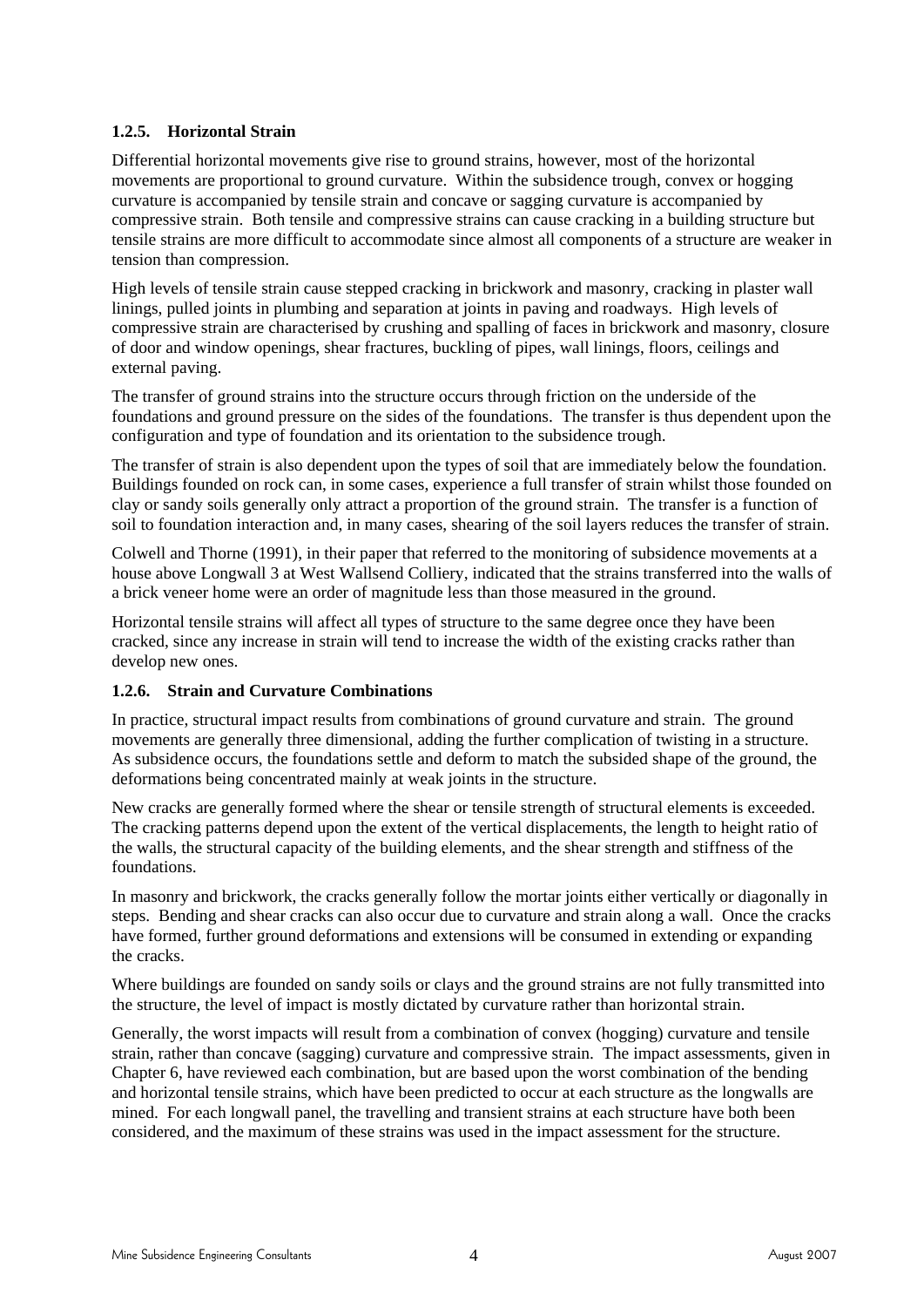#### **1.3. Effect of Building Structure Type**

The design and configuration of buildings and the materials of which they are built will determine the effects which mining subsidence will have upon them and the extent to which they will be affected. The bending strains resulting from ground curvature will affect different types of buildings in different ways.

A full masonry building of, for example, 15 metres in length, can tolerate a maximum differential foundation movement of 10 mm before damage occurs, whilst a timber framed building can tolerate a differential movement of 50 mm due to its greater flexibility.

A well designed building on foundations that allow for differential movement of the superstructure, constructed of flexible materials, with proper attention to the design of movement joints, will suffer less than a rigid brick structure on concrete strip foundations.

Buildings founded upon clay strata will not, normally, be subjected to the total horizontal ground strain. Buildings on piled foundations, on the other hand, would be affected to a greater extent due to lateral earth pressure on the piles and if the piles are rigidly connected to the building foundations this could result in a greater level of strain being applied to the building superstructure. Foundations built directly onto bedrock are more likely to transmit the total amount of ground strain into the building causing greater levels of impact.

Buildings that have raft foundations, built on a layer of sand and provided with a sliding membrane, often allow the ground to move without causing damage to the superstructure. Other buildings that are founded on stumps or short brick piers will generally allow the ground to move with only slight impact to the building above. These buildings also provide easy access for temporary and permanent adjustment of the piers and the structure.

The length of the building is also an important factor, since longer buildings will experience greater extension due to direct ground strain and bending strain, and the levels of impact will consequently be increased.

For many long structures, however, the maximum predicted strain will only apply over part of the length of the structure. In normal circumstances, therefore, the movements caused by mine subsidence will not be fully transmitted to the buildings and structures on the surface. However, a cautious approach is normally adopted and impact assessments are generally carried out assuming full transfer of displacements and strains from the ground into the structures. This approach was adopted in the present study.

#### **1.4. Damage Thresholds on Building Structures**

Much has been written on the subject of impact to buildings resulting from ground movements and the way in which different types of building, with different forms of construction, are likely to respond to applied curvatures and strains.

In 1974, Burland and Wroth prepared a thorough review of published papers to that date and recorded the findings of various researchers, which are summarised below. They presented the results to a conference of the British Geotechnical Society on the Settlement of Structures. Most of the literature referred to by the authors related to impact resulting from differential settlement or curvature rather than horizontally induced mining strains but it is nevertheless useful in establishing guidelines for determination of the effects of mine subsidence.

Burland and Wroth concluded that for brickwork and blockwork, in cement mortar, the critical tensile strain lay in the range 0.5 mm/m to 1.0 mm/m and for reinforced concrete in the range 0.3 mm/m to 0.5 mm/m. Below these levels, no cracking was apparent.

To place this in context with normal building movements, it is worth noting that strains likely to occur in clay brickwork, due to thermal expansion and contraction, can be of the order of 0.2 mm/m to 0.3 mm/m for a temperature differential of 30°C. Expansion of brickwork due to brick growth can also be of this order of magnitude.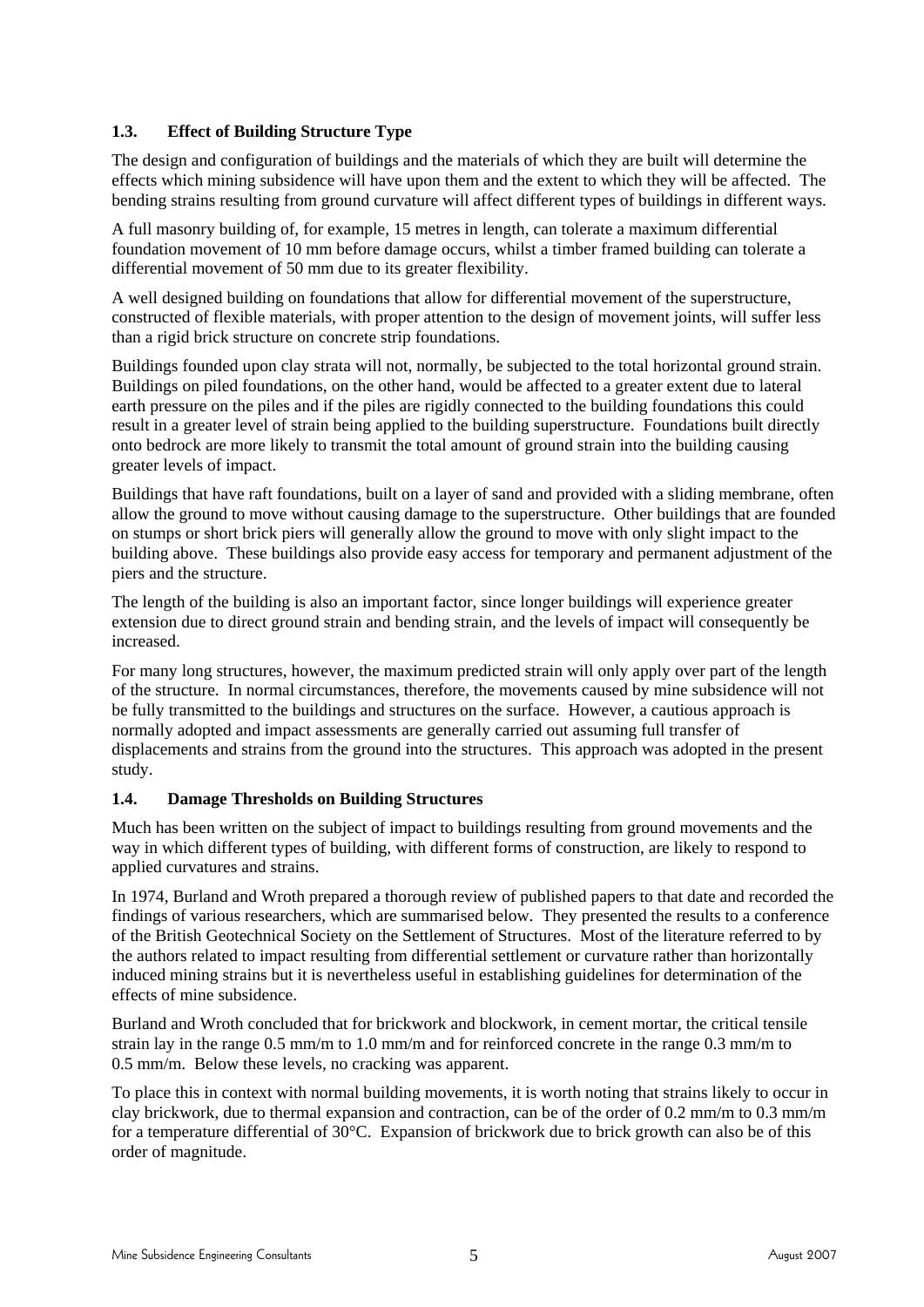The expansion and contraction of concrete structures, due to changes in temperature or moisture content, can be twice as high as for clay bricks. British Standards permit shrinkage strains of 0.3 mm/m to 0.9 mm/m in walls and panels.

Fig. 11 of the paper by Burland and Wroth compares the relative sag and hog for load-bearing walls and frame buildings, as determined by various researchers, and provides further guidance on the relationship between impact levels, deflection ratios and length to height ratios. The authors' view was that allowable deflection ratios for hogging structures should be less than for sagging structures.

The methods used to define the threshold levels for differential movement and strain varied from author to author and Burland and Wroth clarified the terminology, to enable direct comparisons to be made. Some statements concerning levels of impact were rather subjective and it was not easy to compare 'severe' by Littlejohn, with 'substantial' from Cheney and Burford and 'considerable' from Bjerrum. The relative values of strain provided some assistance in making comparisons.

It is clear that mining induced curvatures and strains will in some cases cause significant impact to building structures unless they are designed to accommodate these movements.

#### **1.5. Allowable Deflection Ratios**

Various authors in Australia have considered the effects of differential movement of buildings and many papers have been published which contain valuable data. This information has been incorporated in compiling Table E.1, which shows allowable deflection ratios for various types of building. The table has been extended to show the equivalent radii of curvature, for buildings of different length, at the allowable deflection ratios.

Bray and Branch (1988) provided a table showing allowable deflection ratios and limiting radii of curvature for different types of construction. Dr Lax Holla (1987b) also published a table of allowable deflection ratios, which was derived from a paper by Woodburn (1979), entitled Interaction of Soils, Footings and Structures.

Australian Standard, AS 2870 - 1996, provides guidance on the allowable deflection ratios for various types of structure, to be used in the design of foundations for domestic buildings and also gives tolerable levels of differential vertical movement in foundations.

Granger (1991) gives tolerable values of deflection ratio and maximum acceptable deflections for reinforced and articulated brick walls. The deflection ratio for brick veneer of 1:600 has been assumed to apply to normal face brickwork and the lower allowable deflection ratio of 1:800 has been adopted for rendered masonry, which is more susceptible to impact.

Where different authors have stated slightly different values, the lower ratio has been assumed in compiling Table E.1. Allowable deflection ratio, for a particular type of building, has been taken to mean the deflection ratio which would cause only slight impact if applied to a building of that type.

Not all structures, however, will be situated at the position of maximum curvature. The curvature and strain will vary considerably throughout the longwall area and the levels of impact on buildings and structures will be dependent upon their positions within the subsidence troughs.

#### **1.6. Classification of Impact Levels to Walls**

The 'National Coal Board Classification of Subsidence Damage' for building structures, was given in Table 8 of the *Subsidence Engineers Handbook*, which was published by the National Coal Board, in 1975. The scale of damage was classified by description and was related to specific changes in the lengths of building structures.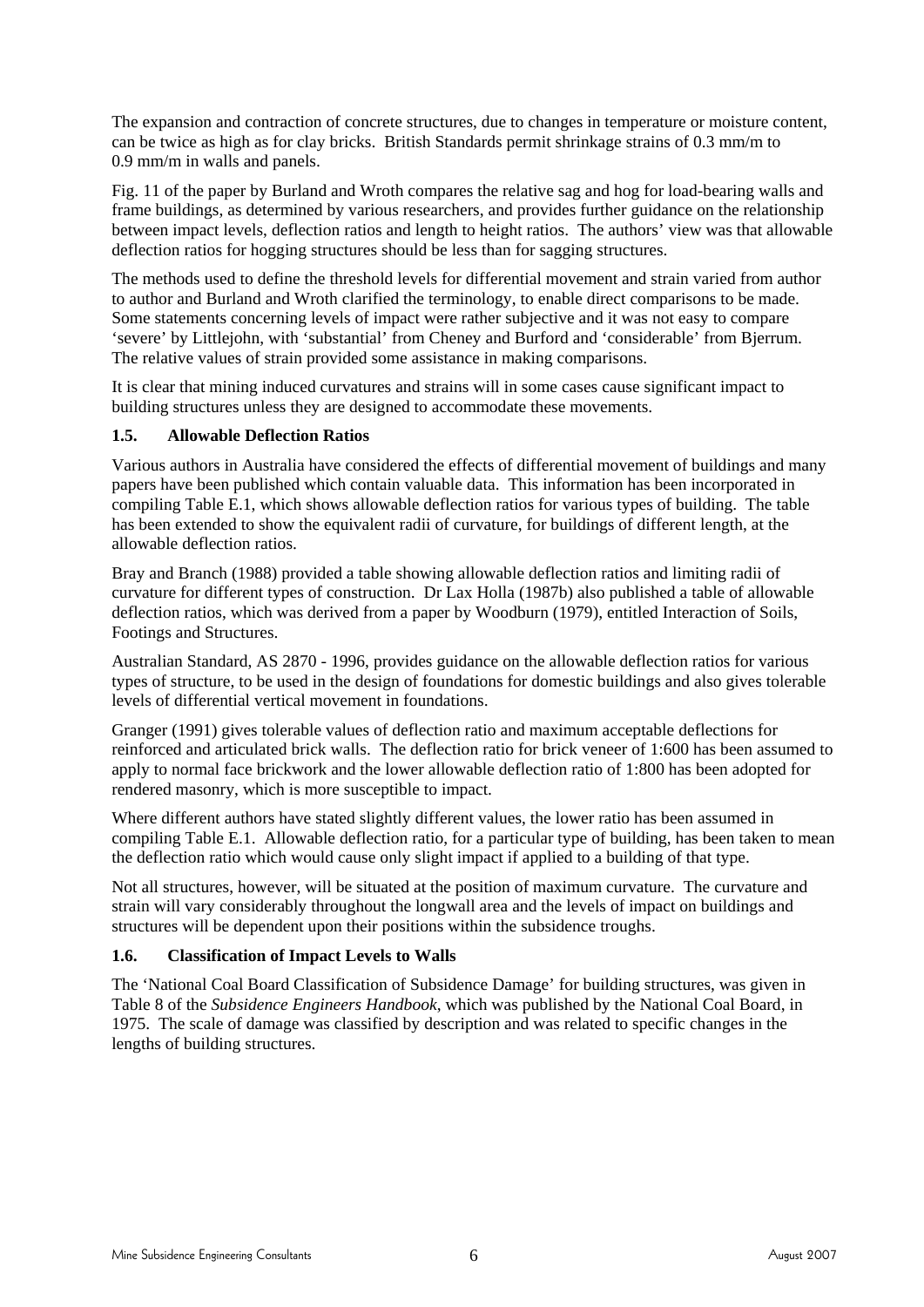The National Coal Board classification would appear to have been in use in 1962, when it was referred to, in a slightly amended form, in a paper presented to the Institution of Structural Engineers by J.D. Geddes (1962). This descriptive classification of impact was adopted and extended by the Department of the Environment, of the U.K., in 1981, at which time the impact categories were linked to crack width, rather than to specific changes in the length of a structure. The classification, in this form, was shown in Table 8.5 of a book titled *Ground Movements and their Effect on Structures* (Geddes, 1984).

|                |                                                 | <b>Allowable</b>  | <b>Length in Metres</b>                                       |                                                               |       |       |  |
|----------------|-------------------------------------------------|-------------------|---------------------------------------------------------------|---------------------------------------------------------------|-------|-------|--|
|                | <b>Form of Construction</b>                     | <b>Deflection</b> | 10                                                            | 20                                                            | 30    | 40    |  |
|                |                                                 | Ratio             |                                                               |                                                               |       |       |  |
|                | <b>Loadbearing walls</b>                        |                   | <b>Acceptable Radius of</b><br><b>Curvature in Kilometres</b> |                                                               |       |       |  |
| 1              | Solid masonry, rendered                         | 1:4000            | 5.00                                                          | 10.00                                                         | 15.00 | 20.00 |  |
| $\overline{2}$ | Solid masonry                                   | 1:3000            | 3.75                                                          | 7.50                                                          | 11.25 | 15.00 |  |
|                | Non-loadbearing or lightly loaded walls         |                   |                                                               | <b>Acceptable Radius of</b><br><b>Curvature in Kilometres</b> |       |       |  |
| 3              | Solid masonry, rendered                         | 1:2000            | 2.50                                                          | 5.00                                                          | 7.50  | 10.00 |  |
| $\overline{4}$ | Solid masonry                                   | 1:1500            | 1.87                                                          | 3.75                                                          | 5.62  | 7.50  |  |
| 5              | Articulated masonry, rendered                   | 1:800             | 1.00                                                          | 2.00                                                          | 3.00  | 4.00  |  |
| 6              | Articulated masonry                             | 1:600             | 0.75                                                          | 1.50                                                          | 2.25  | 3.00  |  |
| $\tau$         | Reinforced articulated masonry, rendered        | 1:600             | 0.75                                                          | 1.50                                                          | 2.25  | 3.00  |  |
| $\,8\,$        | Reinforced articulated masonry                  | 1:400             | 0.50                                                          | 1.00                                                          | 1.50  | 2.00  |  |
| 9              | Masonry veneer, rendered                        | 1:800             | 1.00                                                          | 2.00                                                          | 3.00  | 4.00  |  |
| 10             | Masonry veneer                                  | 1:600             | 0.75                                                          | 1.50                                                          | 2.25  | 3.00  |  |
| 11             | Articulated masonry veneer, rendered            | 1:600             | 0.75                                                          | 1.50                                                          | 2.25  | 3.00  |  |
| 12             | Articulated masonry veneer                      | 1:500             | 0.62                                                          | 1.25                                                          | 1.87  | 2.50  |  |
| 13             | Reinforced articulated masonry veneer, rendered | 1:400             | 0.50                                                          | 1.00                                                          | 1.50  | 2.00  |  |
| 14             | Reinforced articulated masonry veneer           | 1:300             | 0.38                                                          | 0.75                                                          | 1.12  | 1.50  |  |
| 15             | Timber or steel clad in fibro or weatherboard   | 1:300             | 0.38                                                          | 0.75                                                          | 1.12  | 1.50  |  |
| 16             | Steel or concrete frame with brick infill       | 1:1000            | 1.25                                                          | 2.50                                                          | 3.75  | 5.00  |  |
| 17             | Steel or concrete frame without infill          | 1:500             | 0.62                                                          | 1.25                                                          | 1.87  | 2.50  |  |

**Table 1.1 Allowable Deflection Ratios for Building Structures** 

The same classification has been incorporated, with some minor revisions to the wording, within Appendix C of Australian Standard, AS 2870 - 1996. Table C1 in the standard shows the classification of impact with reference to walls, related to crack width, and Table C2 gives a classification of impact with reference to concrete floors, related to both crack width and differential vertical movement.

The Australian Standard Classification, reproduced from Table C1, is presented in Table 1.2 and has been used in this report as the basis for describing levels of impact to building structures, resulting from mine subsidence. The classification has, however, been extended to include a Category 5, which corresponds to the Very Severe Damage Category of the National Coal Board Classification and represents crack widths greater than 25 mm.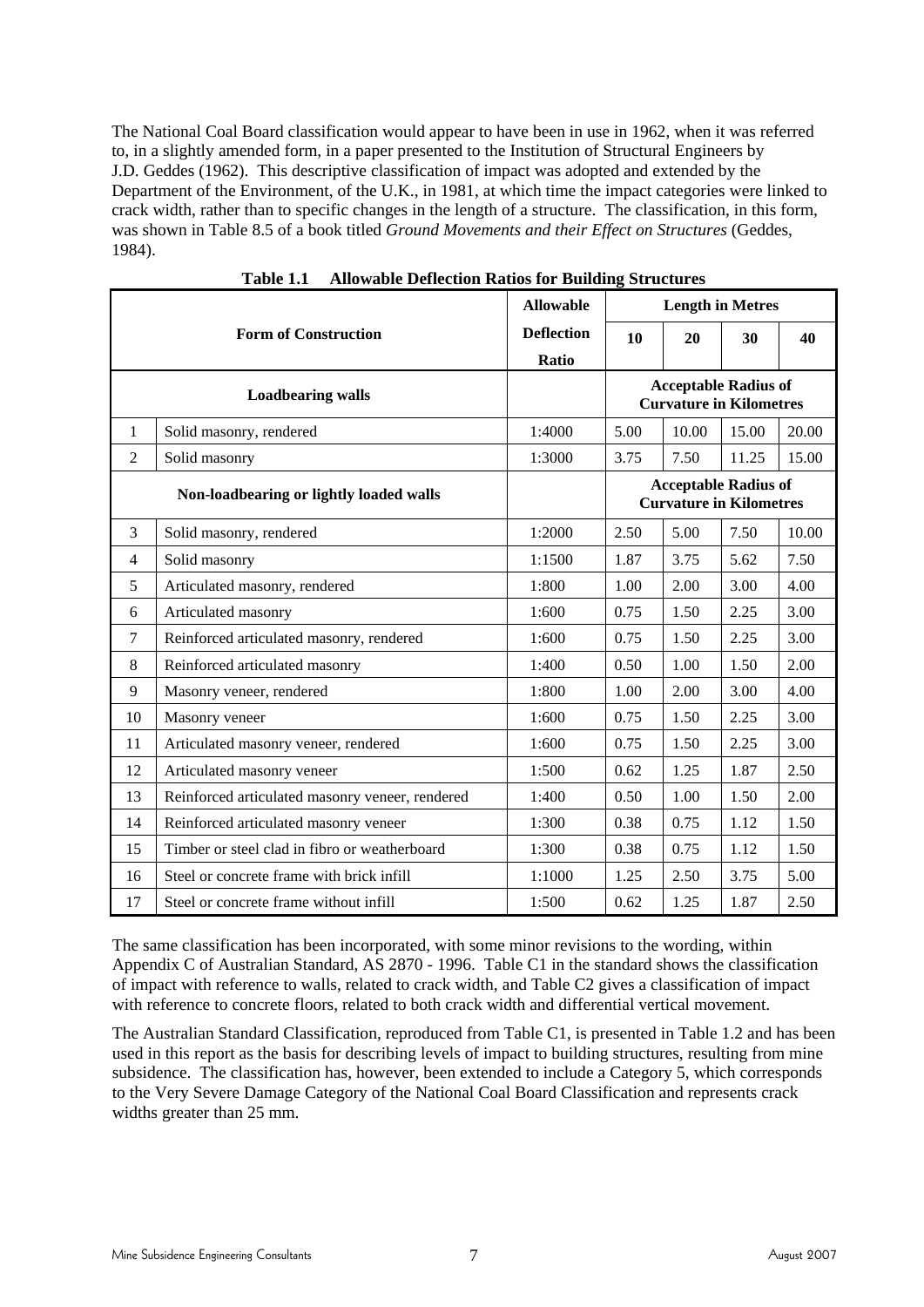| <b>Impact</b><br>Category | Description of typical impact to walls and required repair                                                                                                                                                                                       | Approximate crack<br>width limit                                                          |  |
|---------------------------|--------------------------------------------------------------------------------------------------------------------------------------------------------------------------------------------------------------------------------------------------|-------------------------------------------------------------------------------------------|--|
| $\Omega$                  | Hairline cracks.                                                                                                                                                                                                                                 | $< 0.1$ mm                                                                                |  |
|                           | Fine cracks which do not need repair.                                                                                                                                                                                                            | $0.1 \text{ mm}$ to $1.0 \text{ mm}$                                                      |  |
| 2                         | Cracks noticeable but easily filled. Doors and windows stick slightly.                                                                                                                                                                           | 1 mm to 5 mm                                                                              |  |
| 3                         | Cracks can be repaired and possibly a small amount of wall will need<br>to be replaced. Doors and windows stick. Service pipes can fracture.<br>Weather-tightness often impaired                                                                 | $5 \text{ mm}$ to $15 \text{ mm}$ , or a<br>number of cracks 3 mm to<br>5 mm in one group |  |
| 4                         | Extensive repair work involving breaking-out and replacing sections of<br>walls, especially over doors and windows. Window or door frames<br>distort. Walls lean or bulge noticeably. Some loss of bearing in<br>beams. Service pipes disrupted. | 15 mm to 25 mm but also<br>depends on number of<br>cracks                                 |  |
| 5                         | As above but worse, and requiring partial or complete rebuilding. Roof<br>and floor beams lose bearing and need shoring up. Windows broken<br>with distortion. If compressive damage, severe buckling and bulging of<br>the roof and walls.      | $>$ 25 mm                                                                                 |  |

**Table 1.2 Classification of Impact with Reference to Walls** 

#### **1.7. Classification of Impact Levels due to Tilt**

There is no standard method for classifying the level of impact caused by tilt. However, Australian Standard AS 2870 - 1996 indicates that local deviations in vertical or horizontal slope of more than 1 in 100, (10 mm/m), will normally be clearly visible and that slopes greater than 1 in 150 (approximately 7 mm/m) are undesirable.

However, it is recognised that structures are constructed to varying levels of accuracy. As reported by Burton (1995), research commissioned by the Mine Subsidence Board in 1991 indicated that a sample of 83 dwellings built at Woodrising in the preceding ten years in areas unaffected by mining, had a mean deviation from level of 2.39 mm/m, with a maximum deviation of 8.7 mm/m. The Mine Subsidence Board, in its *Annual Review* (1992), published further details of the research project. Fig. 1.1 shows the distribution of measured tilts arising from this and other pre-mining surveys, and indicates that 21% of 156 houses had tilts of more than 4 mm. The maximum tilt measured at a building prior to mining was 15 mm/m, with nine cases being reported between 9 mm/m and 15 mm/m. The acceptable change in tilt, due to mining, will thus vary from case to case and will be dependent upon the tilts existing before mining occurs.

The Mine Subsidence Board has adopted the policy that tilts caused by mine subsidence, which affect serviceability, constitute impact that is to be compensated. When the tilts are between 4 mm/m and 7 mm/m, the Board recognises that the tilt, in some instances, could cause problems to roof drainage and wet area floors and, in those circumstances, would expect to carry out remedial works. It is also possible that some adjustment could be required to doors and windows.

Where the tilt is greater than 7 mm/m and the roof drainage, wet area floors or pools can not be correctly graded or levelled without major structural work, then the Board would consider jacking the building to level. If, in extreme cases, the tilt caused impact to a building structure that could not be repaired economically, the Board, depending on the merits of each case, may be prepared to demolish the structure and rebuild it, or negotiate with the owner to pay monetary compensation, or purchase the property.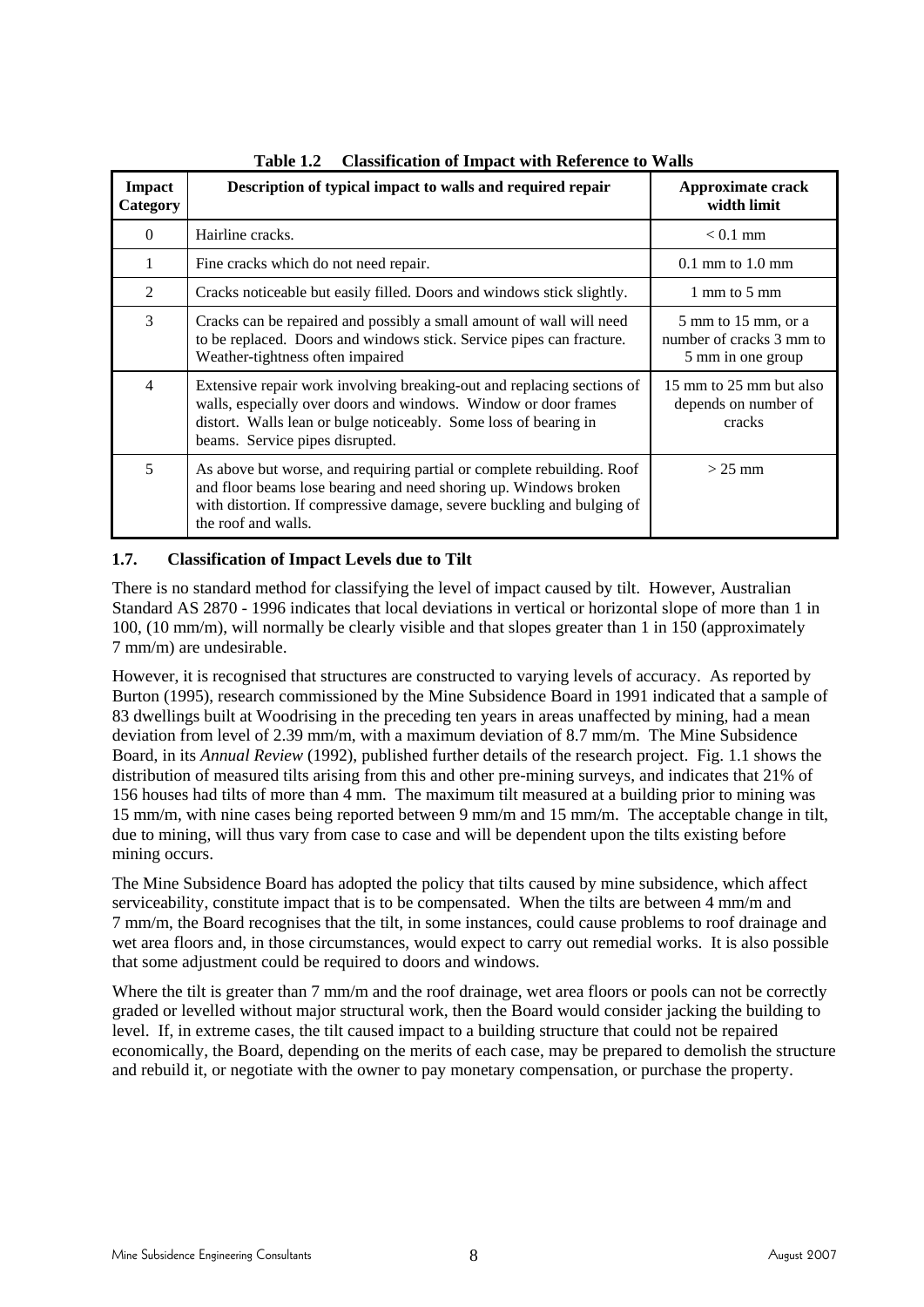There appears to be a consensus that final overall tilts in buildings which are less than 7 mm/m are tolerable and that tilts above 10 mm/m are undesirable. Overall tilts in buildings less than 5 mm/m would generally have negligible impact on building structures though this level of tilt could affect swimming pools and could possibly affect roof, floor or land drainage systems, where existing gradients are less than normal design requirements.



**Fig. 1.1 Tilts of Surveyed Dwellings located outside Mine Subsidence Areas** 

The impact classification shown in Table 1.3, was developed by Waddington Kay & Associates. This has generally been accepted for a number of previous projects and Commissions of Inquiry. It is noted, however, that the Mine Subsidence Board consider jacking houses for Category C levels of tilt.

| Impact<br>Category | <b>Mining</b><br><b>Induced</b><br><b>Ground</b><br>Tilt<br>$\textbf{(mm/m)}$ | <b>Description</b>                                                                                                                                                                                                             |
|--------------------|-------------------------------------------------------------------------------|--------------------------------------------------------------------------------------------------------------------------------------------------------------------------------------------------------------------------------|
| A                  | < 5                                                                           | Unlikely that remedial work will be required.                                                                                                                                                                                  |
| B                  | $5$ to $7$                                                                    | Adjustment to roof drainage and wet area floors might be required.                                                                                                                                                             |
| C                  | 7 to 10                                                                       | Minor structural work might be required to rectify tilt. Adjustments to roof<br>drainage and wet area floors will probably be required and remedial work to<br>surface water drainage and sewerage systems might be necessary. |
| D                  | >10                                                                           | Considerable structural work might be required to rectify tilt. Jacking to level or<br>rebuilding could be necessary in the worst cases. Remedial work to surface water<br>drainage and sewerage systems might be necessary.   |

|  | Table 1.3 Classification of Impact with Reference to Tilt |  |  |  |
|--|-----------------------------------------------------------|--|--|--|
|--|-----------------------------------------------------------|--|--|--|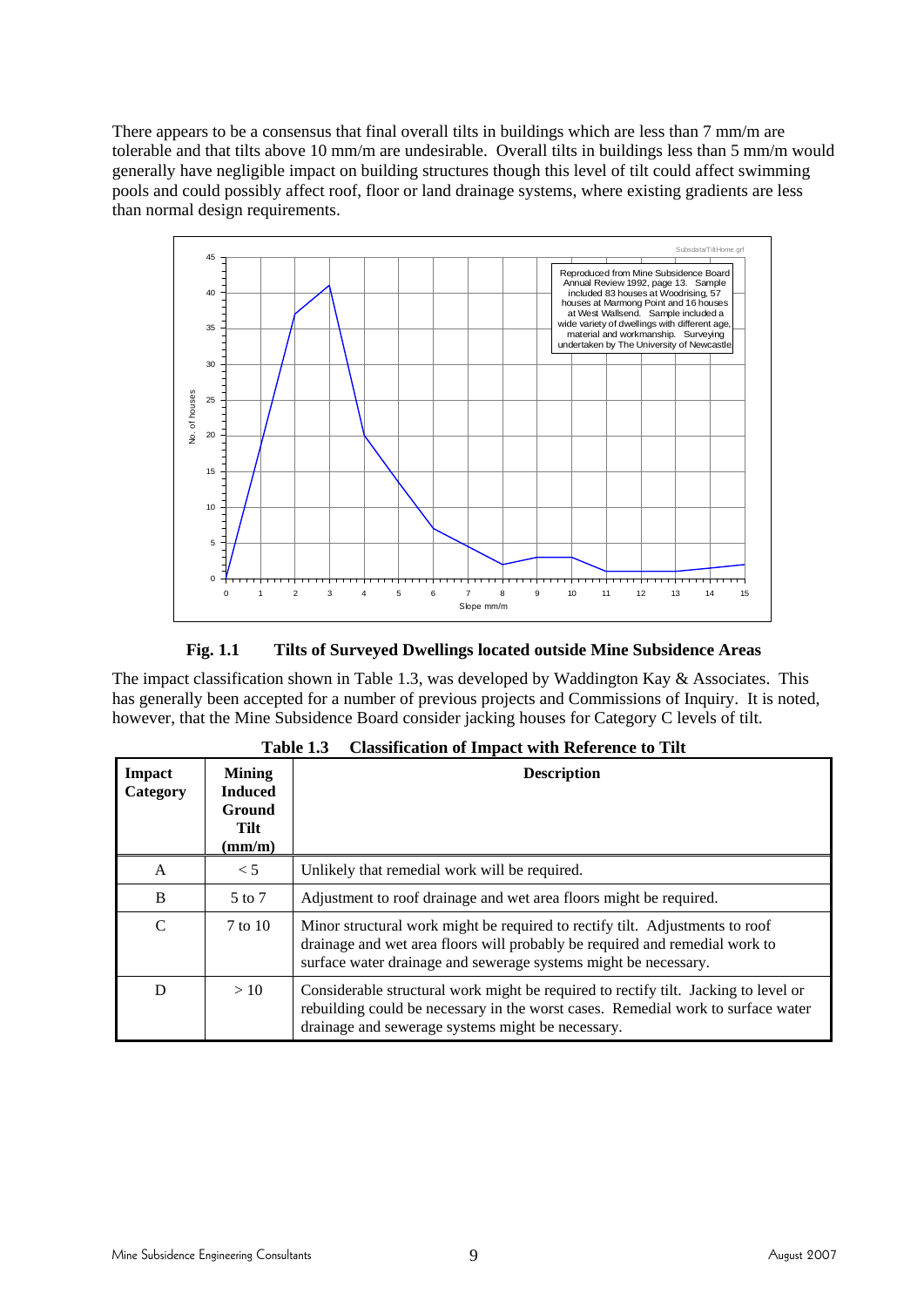#### **1.8. Classification of Impact due to Ground Strains**

In 1975, the National Coal Board, in the *Subsidence Engineers Handbook*, published a graph showing the relationship between impact, horizontal ground strain and the length of a building structure. It was based upon empirical data obtained from studying the effects of subsidence along 165 observation lines at numerous collieries in the U.K.

It has been generally accepted as providing a reasonable basis for assessing the levels of impact that are likely to result from mining subsidence and has been adopted in other countries around the world. When used in Australia for the prediction of impact, it has been shown to provide reasonable agreement with observed impact levels (Holla, 1988 and 1995; Bray and Branch, 1988).

The graph is reproduced, in an extended form, in Fig. 1.2 and illustrates the various impact categories, shown in Table 1.2. These are separated by lines that represent specific extensions to the length of a structure. These extensions, which define the various categories of impact, were originally published in Table 8 of the *Subsidence Engineers Handbook* (NCB, 1975). It follows that the strain values referred to in Fig. 1.2, should be seen as those occurring in the building structure. Normally these are taken to be the mining-induced horizontal ground strains. However, ground strains should be converted into structure strains by adding or subtracting the effect of mining-induced hogging or sagging curvature in the structure.



**Fig. 1.2 Impact Classification with Deflection Ratios for Two Storey Brick Structures**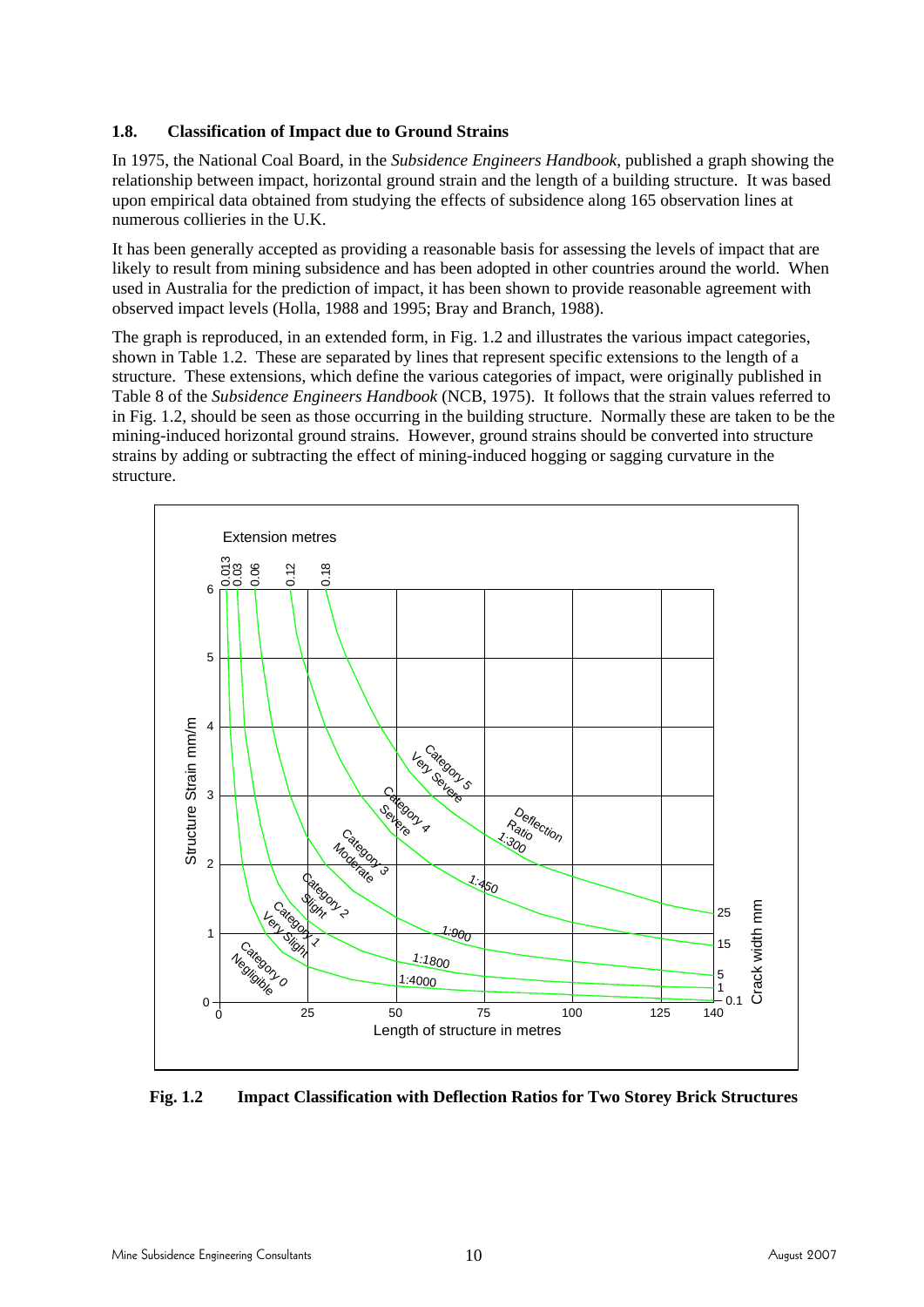The impact categories shown in Fig. 1.2 relate to typical two-storey brick or masonry building structures, which were the norm in mining areas in the U.K. Brick veneer homes and timber framed structures, with fibro or weatherboard cladding, which are commonly built in Australia, are not normally found in the mining areas of the U.K. The impact classifications are, therefore, somewhat conservative for these more typical Australian structures.

As previously discussed, the horizontal ground strains are associated with ground curvatures and both contribute to the strain which is experienced by a building structure. Often the horizontal strain is only partially transferred into the building and the curvature, which causes bending strain, provides the greater contribution to the total strain.

The bending strain in a building structure, resulting from hogging curvature of the ground, is dependent upon the height of the building, *H*, and the radius of curvature of the ground, *R*, and can be expressed simply as strain  $=$  *H/R*, as shown in Fig. 1.3.

In this calculation, it is assumed that the curvature of the ground, at foundation level, is transferred into the structure by differential settlement of the foundations and that the structure bends to accommodate the curvature. It is assumed that hogging curvature will result in bending about the underside of the foundation. In practice, some shearing may take place in the structure and the calculated bending strain might not be fully developed.

In the sagging mode, some resistance to bending will occur in the lower part of the wall. Normally slippage will occur at damp course level but, if no damp course exists, the foundations or ground slab will provide resistance. The effective neutral axis will therefore be in the lower part of the wall but its location will vary from structure to structure. In general, it seems reasonable to assume that walls, subjected to concave, or sagging, curvature, will bend about their centre line.

To determine the tensile strains in a building structure, the horizontal tensile ground strains have been added to the tensile bending strains, which are determined from a structure height measured from the underside of the foundation. To determine the compressive strains in a building structure, the compressive bending strains, determined from the mid-height of a structure, have been deducted from the horizontal compressive ground strains. This combined strain has then been used in predicting impact intensity from Fig. 1.2.

In practice, much of the horizontal ground strain could be lost in the transfer. The impact assessments, provided in Chapter 6, are therefore cautious assessments that represent the worst possible scenario based upon the predicted subsidence parameters.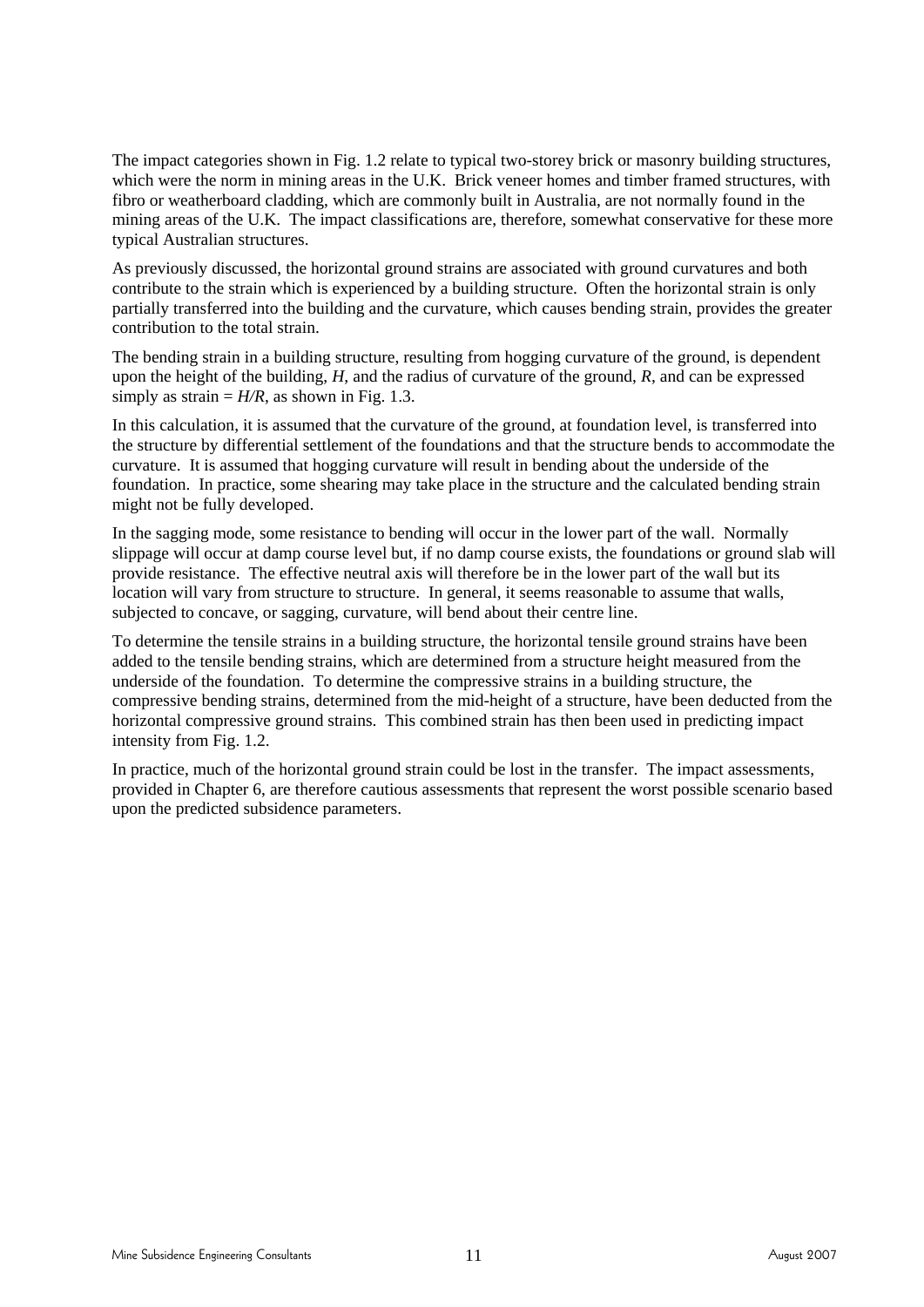#### **1.9. The Relationship between Impact Classification and Allowable Deflection Ratio**

The elongation of a structure, due to curvature of the ground is directly related to the deflection ratio of a structure, as shown in Fig. 1.3.



*Note: Curvature exaggerated for clarity* 

#### **Fig. 1.3 Symbols used in the Analysis of Structures Bending by Hogging**

From the geometry of a circle it can be shown that:

elongation of structure,  $e =$  deflection ratio  $\times 8$  *H* Equation 2

The relationship between the elongation of a structure, due to bending, and the deflection ratio is therefore dependent upon the height of the structure.

From the curve shown in Fig. 1.2, a two-storey building with a height of 6.75 metres represents an extension of 0.03 metres for an impact category between 1 and 2. This can be related to a deflection ratio using the formula given above.

Hence, Deflection Ratio = 
$$
\frac{\text{elongation}}{8H} = \frac{0.03}{54} = \frac{1}{1800}
$$
 Equation 3

Using the method above, the deflection ratios have been calculated for other values of extension and these have been shown in Fig. 1.2. The calculations indicate that for two-storey brick structures, with a height of 6.75 metres, the upper limit of impact for Category 2 represents a deflection ratio of 1:900. Similarly, the upper limits of Impact Categories 3 and 4 are represented by deflection ratios of 1:450 and 1:300, respectively.

It is reasonable to assume that the level of impact at a deflection ratio of less than 1:4000 would be negligible for a two storey brick structure. A curve has been included in Fig. 1.2, based upon this value of deflection ratio, in order to provide a division between Impact Categories 0 and 1.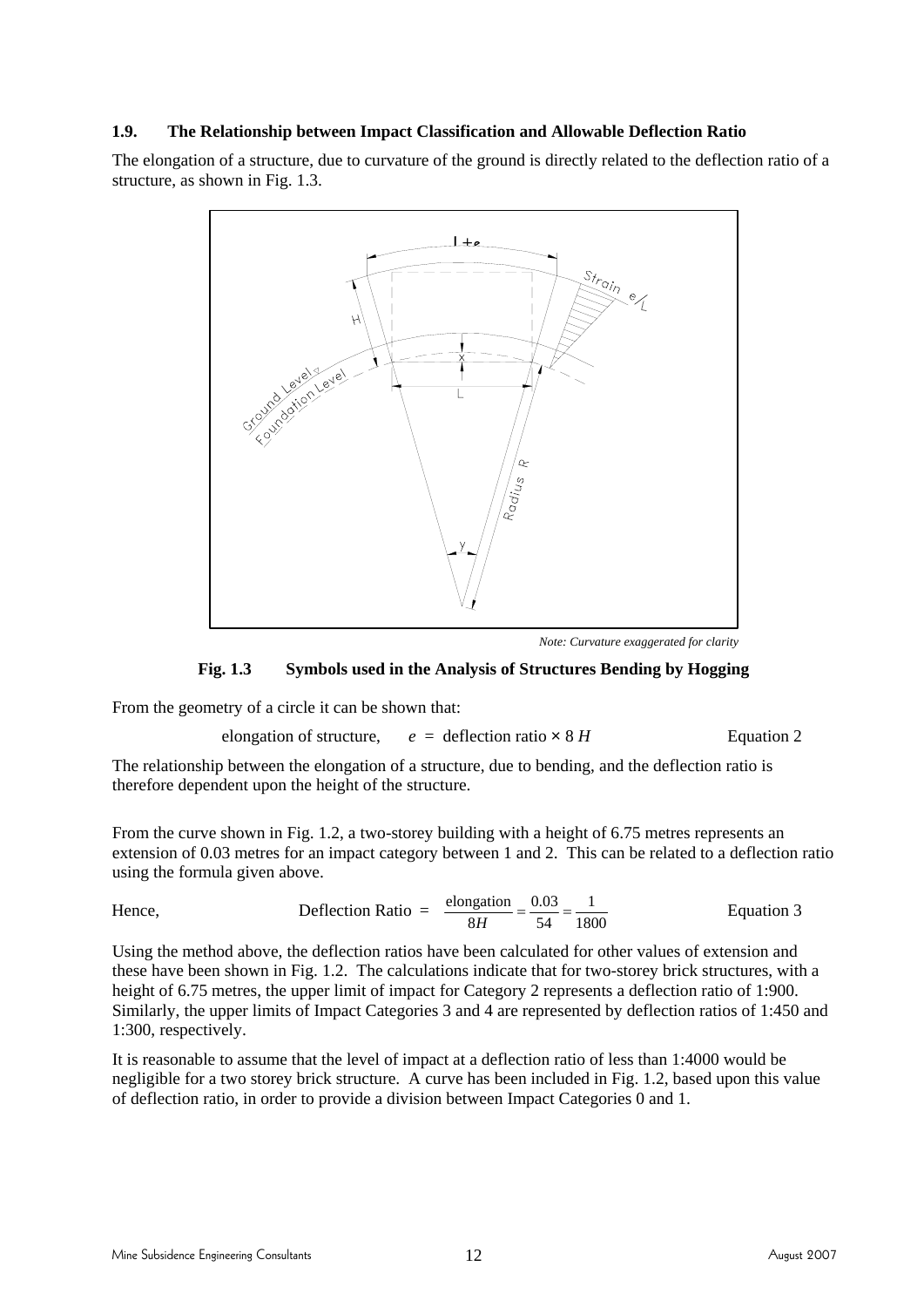#### **1.10. Relationship between Impact Classification and Crack Width**

The deflection ratios and maximum crack widths which separate each Impact Category, for two-storey brick structures of 6.75 metres height, are shown in Fig. 1.2. Based upon these factors, Fig. 1.4 has been produced, to show the relationship between the inverse of deflection ratio and the maximum crack width.

The impact categories given in Table 1.2 are related to maximum crack widths and these have been shown for each of the categories in Fig. 1.2. Impact Category 0 relates to a maximum crack width of less than 0.1 mm, which would not be visible, and hence represents negligible impact. Categories 1 to 4 relate to maximum crack widths of 1 mm, 5 mm, 15 mm and 25 mm respectively. Category 5 has been added to represent crack widths greater than 25 mm.

In a paper presented by P.F. Walsh (1991), a graph was published showing the relationship between crack widths and inverse deflection ratios for single storey, brick veneer houses, subject to reactive clay movements. The graph was reproduced from a paper which was published in 1981 by D.A. Cameron and P.F. Walsh, and is based upon actual deflections and crack widths.

This graph has been added to Fig. 1.4 to show the comparison between the theoretical relationships and measured results and a very close agreement can be seen. The classification of impact with reference to both extension and crack width would, therefore, appear to have some scientific basis.

It can be seen from Table 1.1, that all other types of building structure have an allowable deflection ratio greater than that of brick structures. A timber-framed building, for example, has an allowable deflection ratio of 1:300 compared with 1:2000 for lightly loaded rendered brickwork. Rendered brick veneer structures have an allowable ratio of 1:800.

The effect of bending strains on building structures is dependent upon their flexibility and their capacity to absorb curvature by shearing. The level of impact caused to a building, by curvature of the ground, therefore reduces as the allowable deflection ratio increases.

The use of the graphs in Fig. 1.2 to predict the levels of impact to buildings of flexible construction would, therefore, be an over-cautious approach and would result in excessively conservative assessments. The management strategies have therefore been adjusted for sheds and other light structures to compensate for this conservatism.